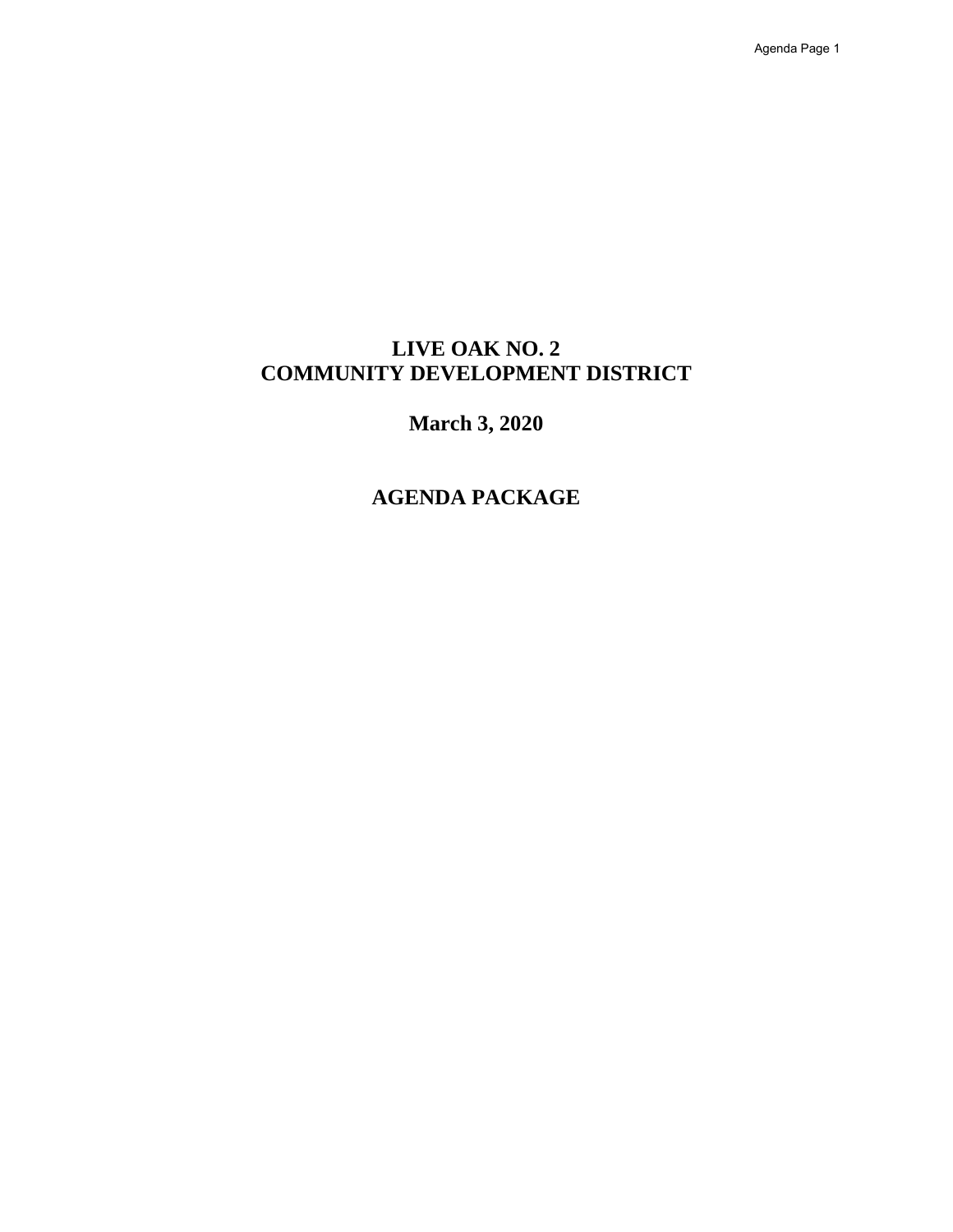### **Live Oak No. 2 Community Development District**

**Inframark, Infrastructure Management Services** 

210 North University Drive Suite 702, Coral Springs, Florida 33071 Phone: 954-603-0033 Fax: 954-345-1292

February 25, 2020

Board of Supervisors Live Oak No. 2 Community Development District

Dear Board Members:

 The meeting of the Board of Supervisors of the Live Oak No. 2 Community Development District will be held Tuesday, March 3, 2020 at 11:00 a.m. at the Live Oak Clubhouse, 9401 Oak Preserve Boulevard, Tampa, Florida. Following is the advanced agenda for the meeting:

#### **1. Call to Order**

#### **2. Public Comment on Agenda Items**

#### **3. Consent Agenda**

A. Approval of Minutes of the January 21, 2020 Meeting

#### **4. Staff Reports**

- A. Managers' Report
	- i. Consideration of Resolution 2020-01, Confirming the District's Use of the Hillsborough County Supervisor of Elections to Continue Conducting the District's Election.
- B. Engineer
	- i. Pond 9-5 Discussion

#### **5. Supervisors' Requests**

- **6. Audience Comments**
- **7. Adjournment**

 Any additional supporting material for the items listed above is enclosed or will be distributed at the meeting. The balance of the agenda is routine in nature. If you have any questions, please contact me.

Sincerely,

#### *Andrew P. Mendenhall, PMP*  Manager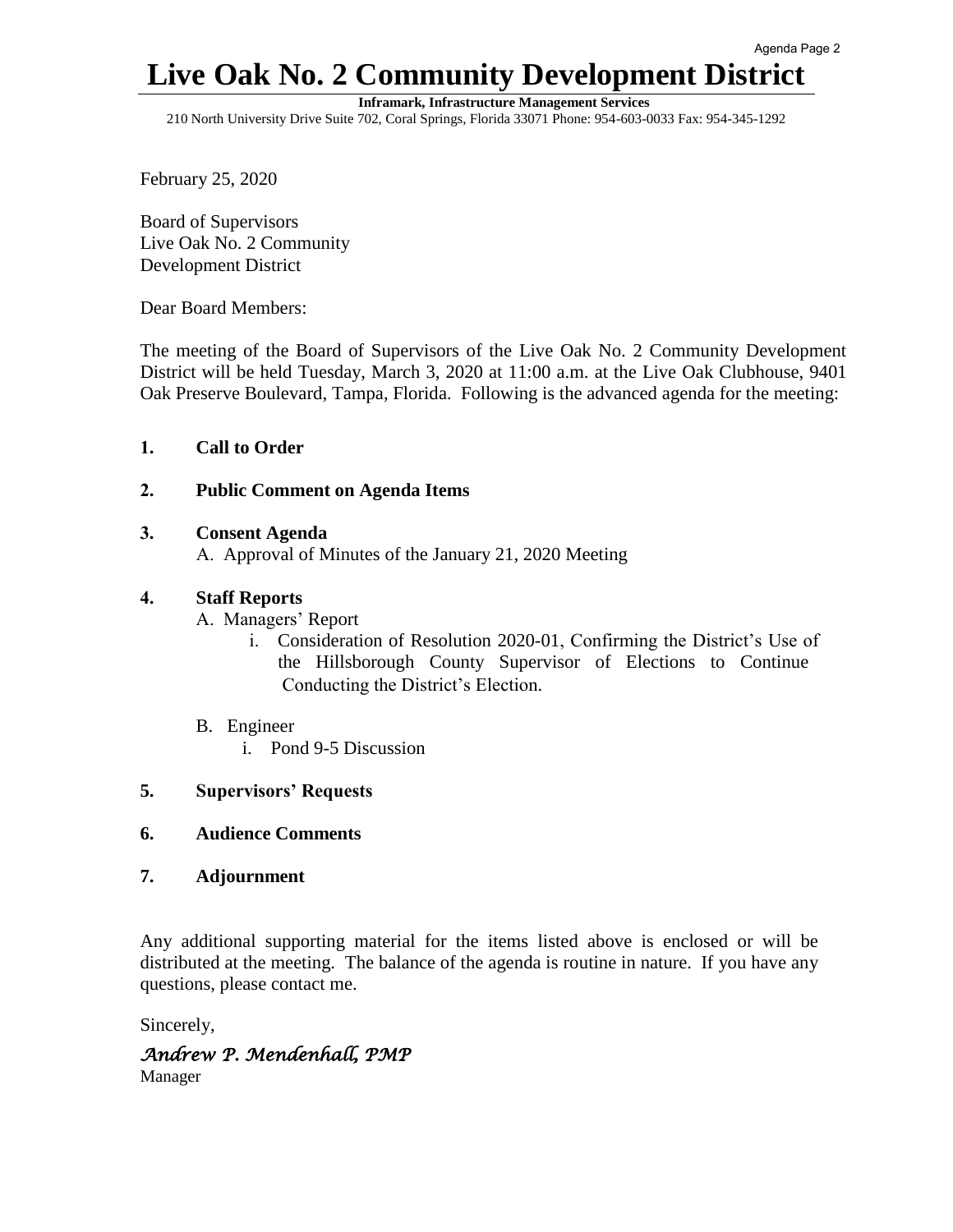## **Third Order of Business**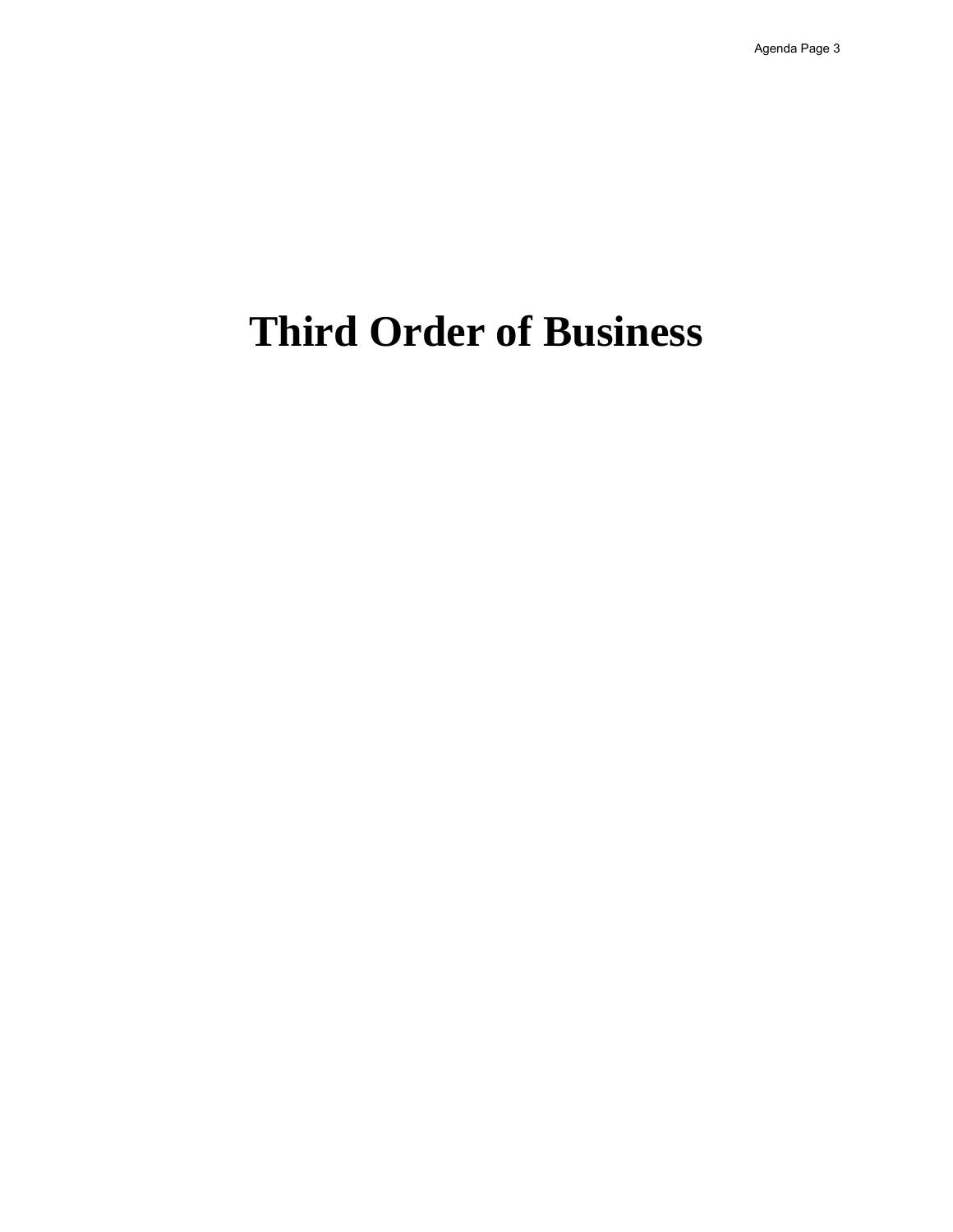# **3A.**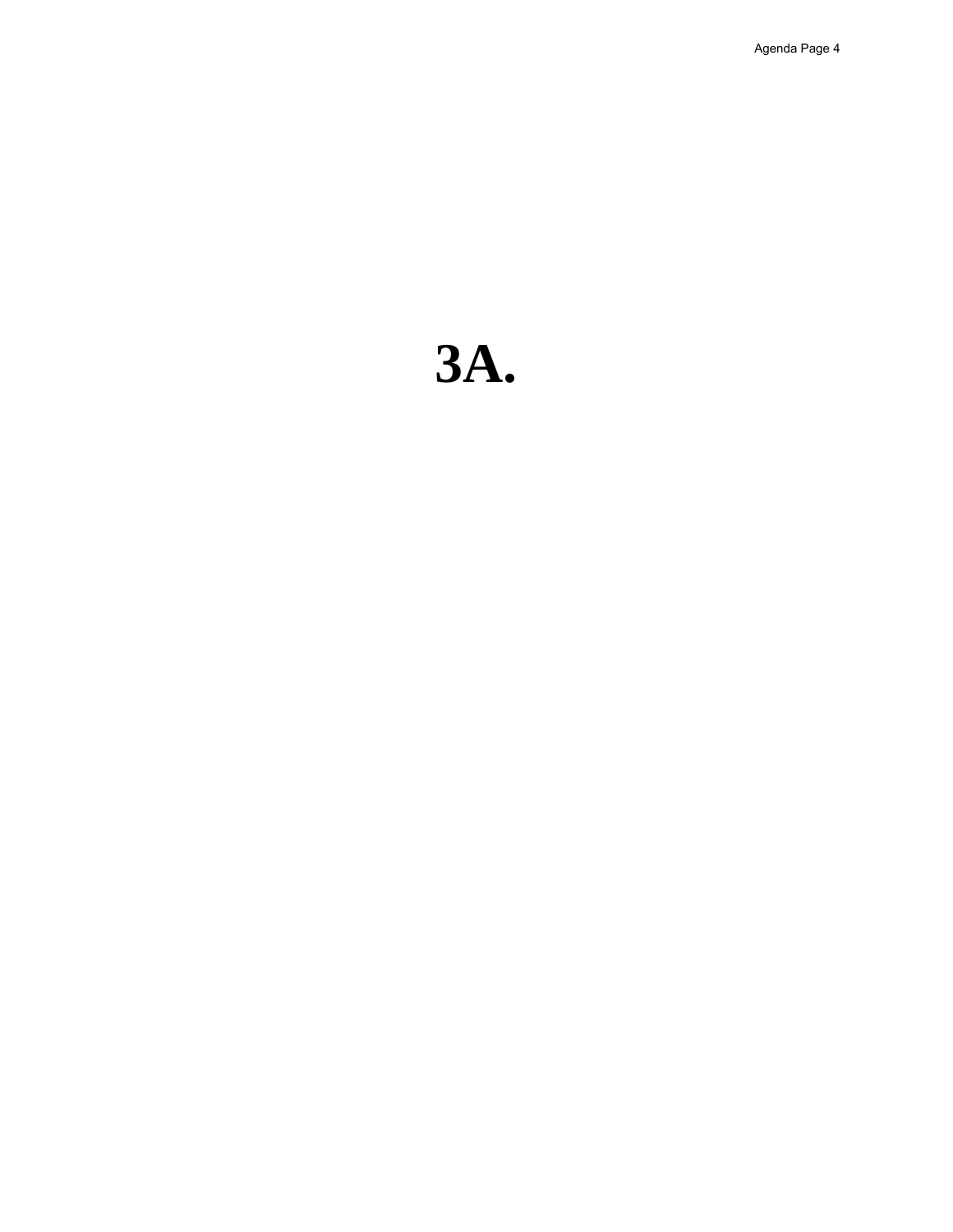#### **MINUTES OF MEETING LIVE OAK NO. 2 COMMUNITY DEVELOPMENT DISTRICT**

A meeting of the Board of Supervisors of the Live Oak No. 2 Community Development District was held on Tuesday, January 21, 2020 at 11:00 a.m. in the Live Oak Clubhouse, 9401 Oak Preserve Boulevard, Tampa, Florida.

Present and constituting a quorum were:

Elizabeth Hubbard Chairperson Kathleen Thatcher Vice Chairperson Ronald Dell **Assistant Secretary** Clifford Thatcher Assistant Secretary

David Steele Assistant Secretary (via phone)

Also present:

Andy Mendenhall District Manager Vincent Galiano District Engineer One resident

*The following is a summary of the minutes and actions taken.* 

 Mr. Mendenhall called the meeting to order and all Board Members were present. **FIRST ORDER OF BUSINESS Call to Order and Roll Call** 

**SECOND ORDER OF BUSINESS** Public Comment on Agenda Items

Audience comment received.

#### **THIRD ORDER OF BUSINESS Consent Agenda**

- **A. Approval of Minutes of the September 17, 2019 Meeting**
- **B. Financial Report**
- **C. Ratification of FY 2019 Audit Engagement Letter**

 ON MOTION by Ms. Thatcher seconded by Ms. Hubbard with all in favor the Consent Agenda was approved.  $5-0$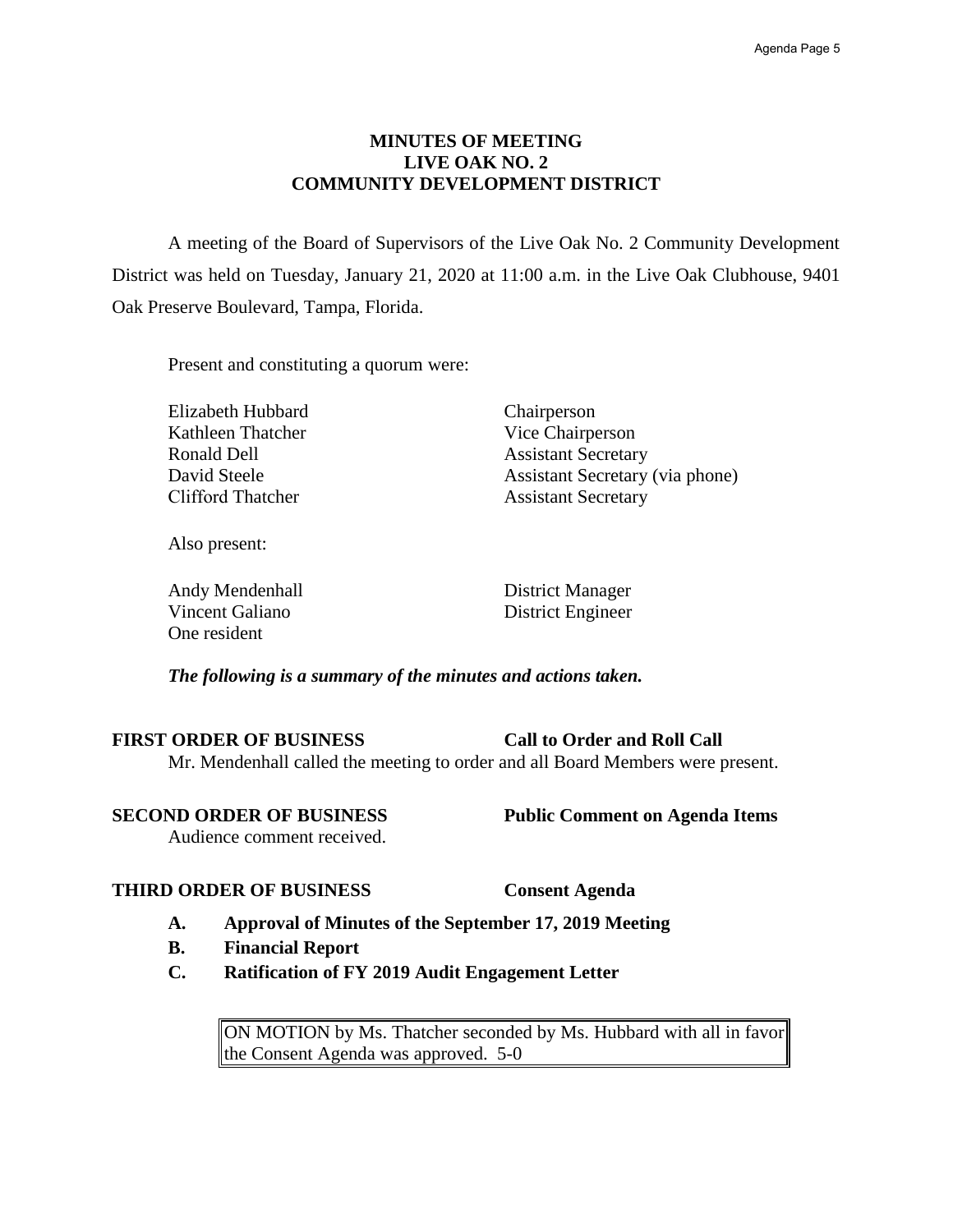#### <span id="page-5-0"></span>**FOURTH ORDER OF BUSINESS Staff Reports**

- **A. Manager**  None.
- **B. Attorney**  None.
- **C. Engineer i. Pond 9-5 Discussion**

Mr. Galiano noted:

- o He spoke with SWFWMD in regard to the use of SoilFloc and was given permission to use the product on pond 9-5.
- o SWFWMD also recommended the water levels be brought up to control the elevation. In order to raise water levels a well will need to be installed.
- o He spoke with Schreuder Inc. and received a proposal in regard to pond 9-5.
- o Discussion ensued.

#### **SIXTH ORDER OF BUSINESS** Supervisors' Requests

- ➢ Ms. Hubbard asked if LMP should be doing cut backs.
- ➢ Mr. Mendenhall mentioned he spoke with LMP in regard to the smoking and provided feedback.
- $\triangleright$  Mr. Thatcher noted he is not running for re-election and his seat will be vacant in November.

#### **SEVENTH ORDER OF BUSINESS Audience Comments**  None.

#### **EIGHTH ORDER OF BUSINESS Adjournment**

 On MOTION by Mr. Thatcher seconded by Mr. Dell, with all in favor, the meeting was adjourned. 5-0

> Elizabeth Hubbard Chairperson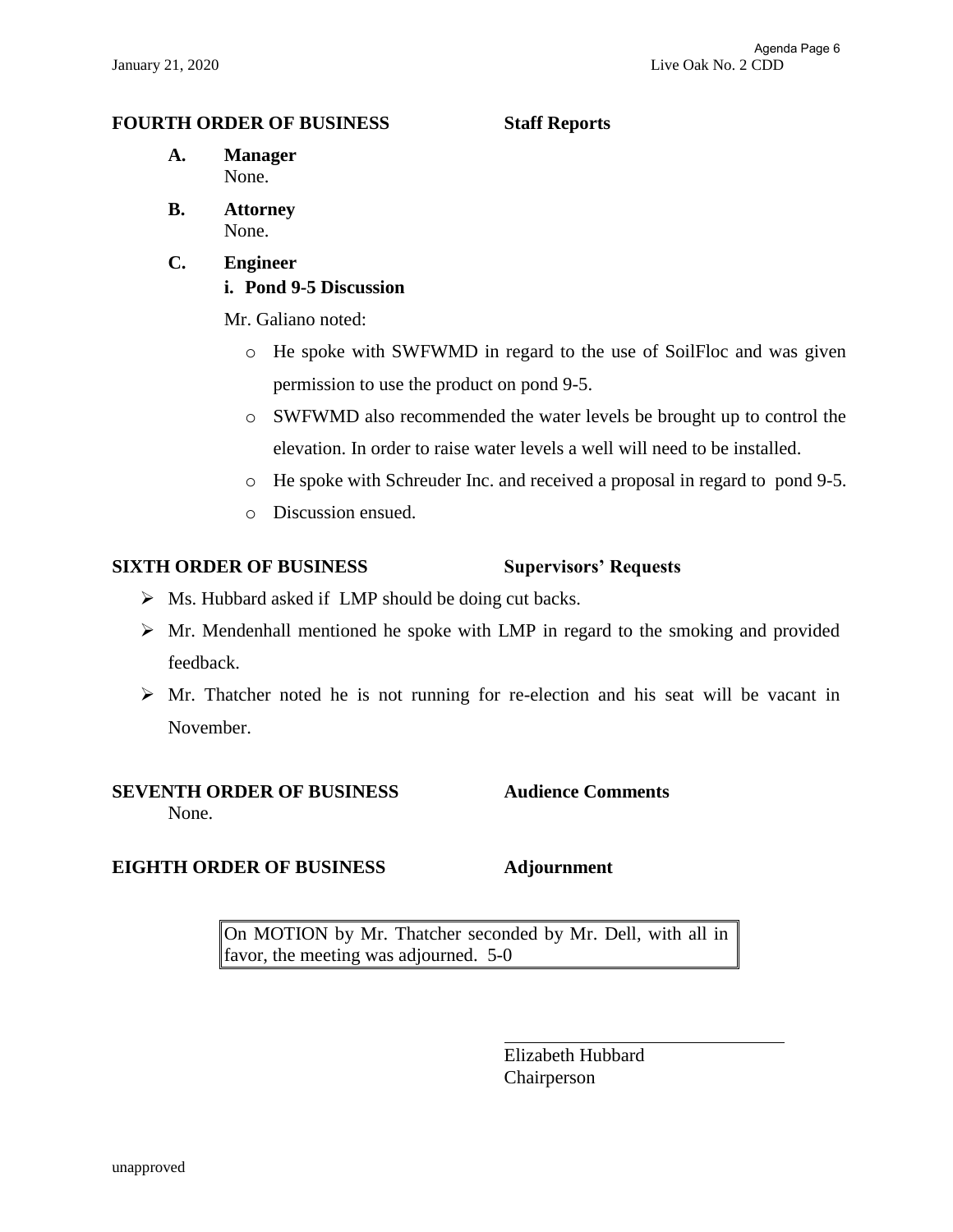## **Fourth Order of Business**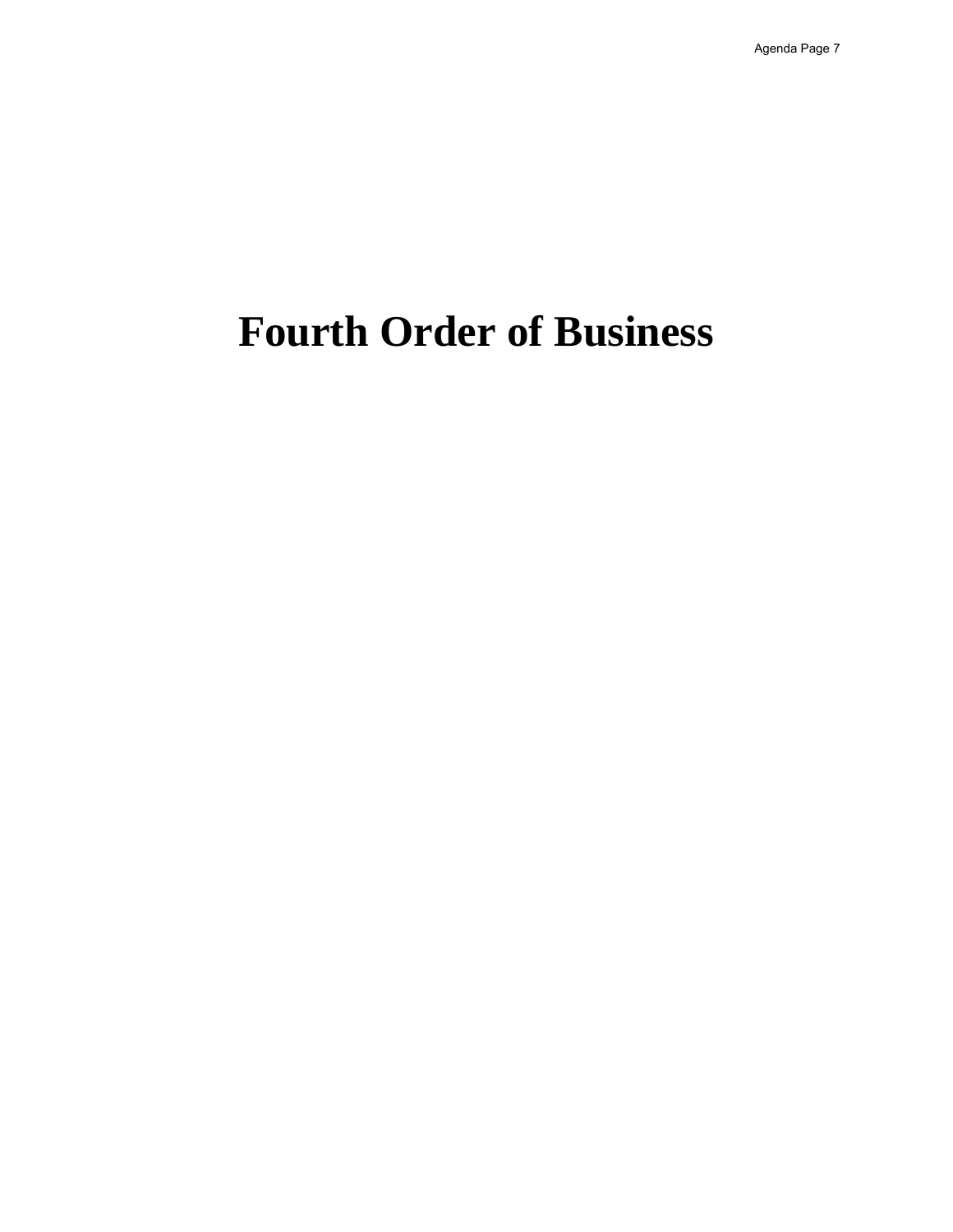# **4Ai.**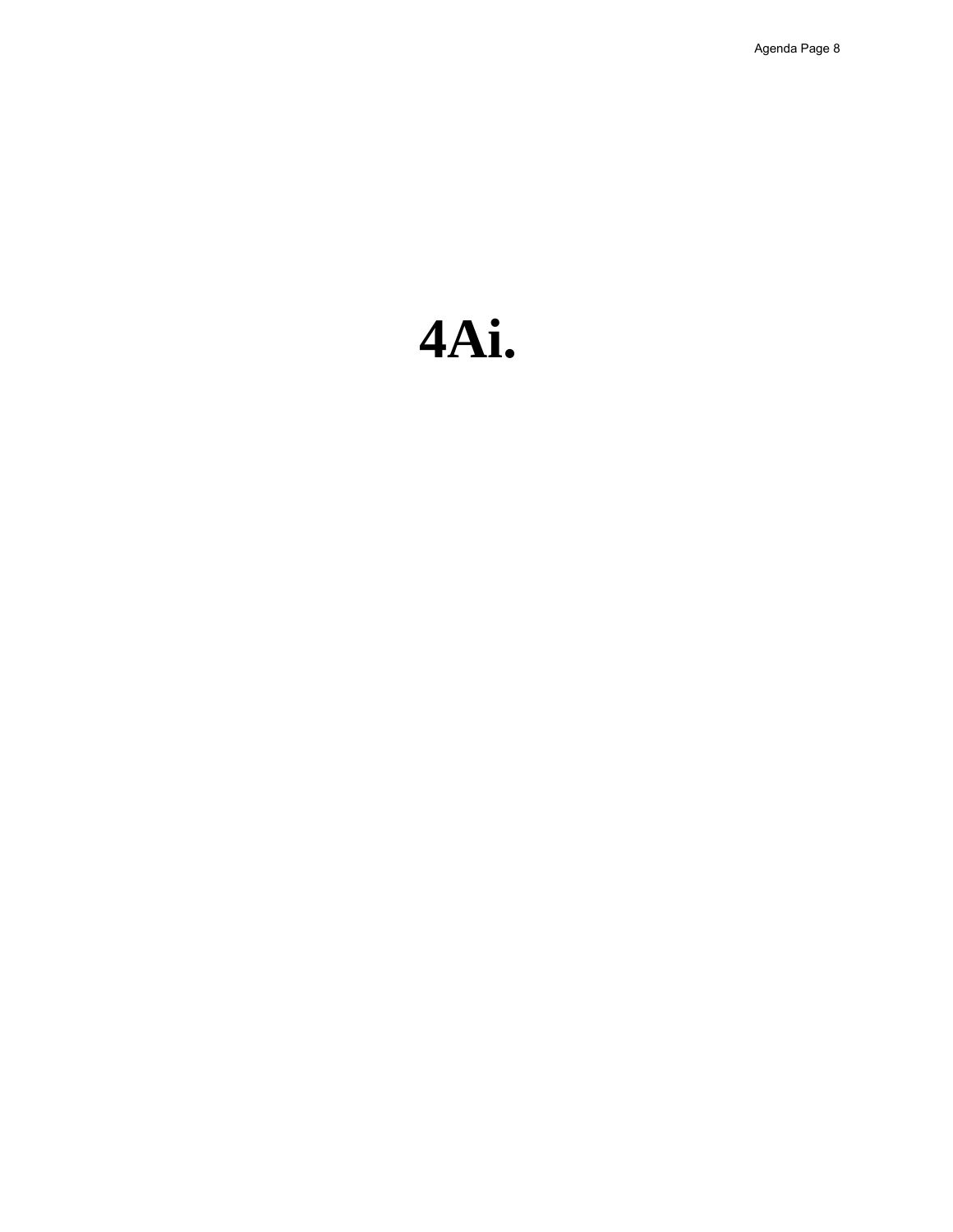#### **RESOLUTION 2020-01**

#### **A RESOLUTION OF THE BOARD OF SUPERVISORS OF THE CONFIRMING THE DISTRICT'S USE OF THE HILLSBOROUGH CONDUCTING THE DISTRICT'S ELECTION OF SUPERVISORS LIVE OAK NO. 2 COMMUNITY DEVELOPMENT DISTRICT COUNTY SUPERVISOR OF ELECTIONS TO CONTINUE IN CONJUNCTION WITH THE GENERAL ELECTION.**

 **WHEREAS**, the Live Oak No. 2 Community Development District (hereinafter the "District") is a local unit of special-purpose government created and existing pursuant to Chapter 190, Florida Statutes, being situated entirely within Hillsborough County, Florida; and

 Florida Statutes and to instruct the Hillsborough County Supervisor of Elections (the **WHEREAS,** the Board of Supervisors of Live Oak No. 2 Community Development District (hereinafter the "Board") seeks to implement section  $190.006(3)(A)(2)(c)$ , "Supervisor") to conduct the District's General Elections.

 confirming the District's use of the Supervisor for the purpose of conducting the **WHEREAS**, the Supervisor has requested the District adopt a resolution District's future supervisor elections in conjunction with the General Election; and

 **WHEREAS**, the District desires to continue to use the Supervisor for the purpose of conducting the District's supervisor elections in conjunction with the General Election.

#### **NOW, THEREFORE, BE IT RESOLVED BY THE BOARD OF SUPERVISORS OF THE LIVE OAK NO. 2 COMMUNITY DEVELOPMENT DISTRICT:**

**Section 1.** The Board is currently made up of the following individuals: Richard Thatcher, Kathleen Thatcher, Ronald Dell, David A. Steele, and Elizabeth Hubbard.

Section 2. The term of office for each member of the Board is as follows:

| <b>Clifford Thatcher</b> | Seat 1 Term: four years | Expires: 11/2020 |
|--------------------------|-------------------------|------------------|
| Kathleen Thatcher        | Seat 2 Term: four years | Expires: 11/2020 |
| Ronald Dell              | Seat 3 Term: four years | Expires: 11/2022 |
| David A. Steele          | Seat 4 Term: four years | Expires: 11/2022 |
| Elizabeth Hubbard        | Seat 5 Term: four years | Expires: 11/2020 |

Section 3. Seat 1, currently held by Clifford Thatcher, Seat 2 currently held by Kathleen Thatcher, and Seat 5 currently held by Elizabeth Hubbard are scheduled for General Elections in November 2020.